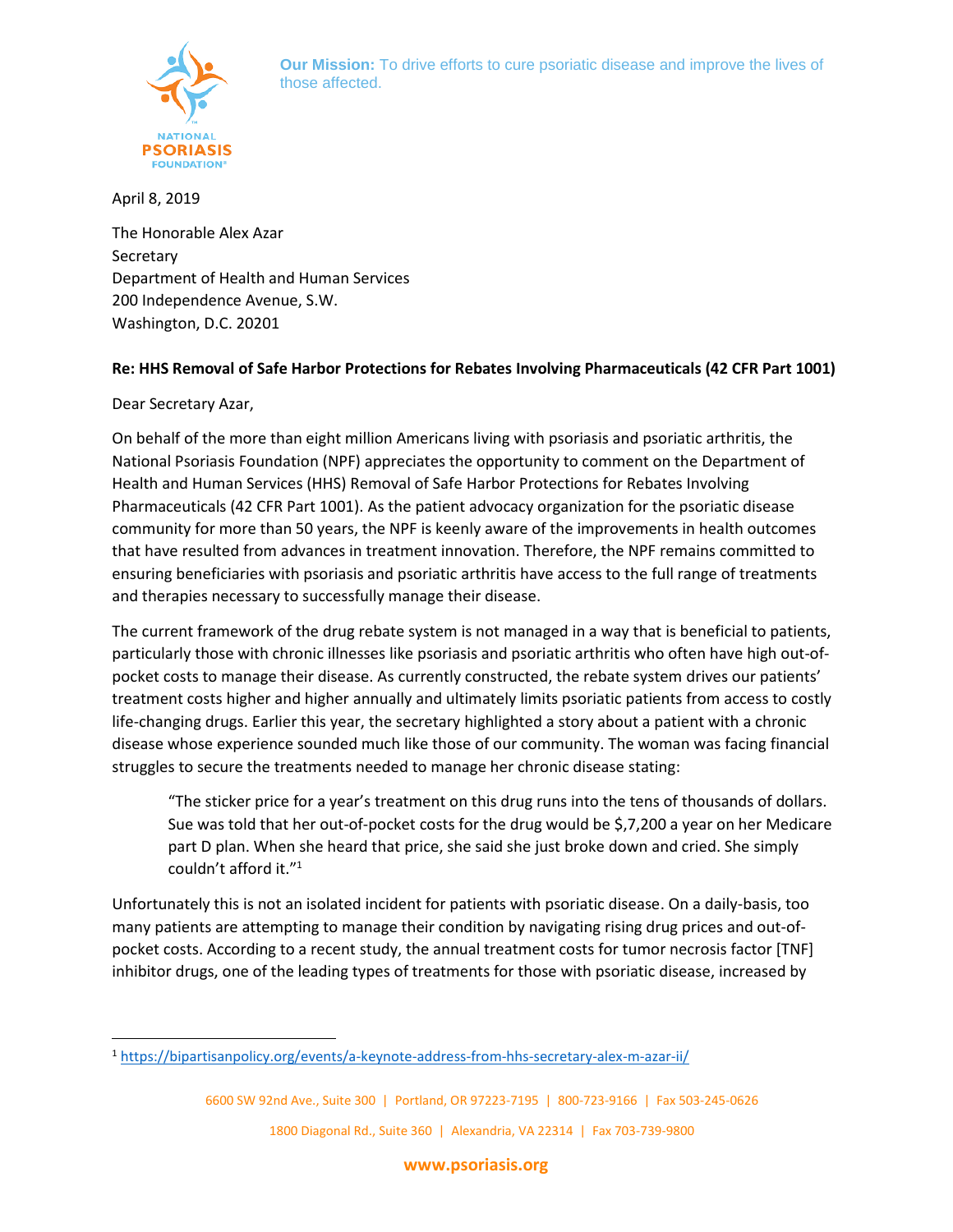144% from \$15,809 per year in 2009 to more than \$38,000 in 2016.<sup>2</sup> Bearing in mind the connection between drug prices and out of pocket costs, it is easy to understand how individuals with chronic diseases are challenged in managing their disease. Drug manufacturers often blame the current rebate system for driving increases in list price. As one pharmaceutical executive outlined, "[we retain about 50% of the list price] the rest goes to subsidize profitability of pharmacy benefit managers (PBMs), insurance companies and frankly premiums of those that are healthy."<sup>3</sup> While we do not agree entirely that rebates are to blame for the difference between list price and net price, we acknowledge the complexities of the problem and we believe the Administration's proposal will make it more difficult for manufacturers to defend increases in list prices and lead to lower list prices.

We are pleased the Administration recognizes that "under the current rebate-based system, beneficiaries may not receive the benefits of reduced prices and costs that other parties do"<sup>4</sup> and that "the goal of this policy is to lower out-of-pocket costs for consumers…"<sup>5</sup> . Unfortunately, patients with psoriatic disease are all too familiar with the burden that comes with the high cost of treatment, which can result in reduced access, outcomes and overall well-being. A 2018 NPF Advocacy survey of NPF members found that nearly 50 percent of psoriasis and psoriatic arthritis patients, many of whom live on a fixed income, experienced financial strain due to the cost of their treatment. Equally alarming, almost one in four patients with psoriatic disease spend more than \$150 per month in out-of-pocket costs to access treatment needed to manage their chronic condition. We recognize and studies show that patient adherence decreases as out-of-pocket costs rise.<sup>6</sup> In fact, just a \$10 increase in expected out-ofpocket costs results in a nearly 5 percent drop in patient adherence.<sup>7</sup>

# **Removal of Rebate Safe Harbor**

We agree with the Administration's position that the widespread use of rebates has become a problem and has resulted in increased costs for patients and impeded their ability to access quality health care<sup>8</sup>. According to a recent report, between 2010 and 2015, the amount of rebates received by Medicare Part D sponsors and PBMs increased nearly 24 percent annually and "much faster than the overall growth in gross drug costs in the same time period"<sup>9</sup>. We also believe that by eliminating the safe harbor for rebates in the Medicare Part D space that this prohibition combined with allowing their use at the point of sale, may lead to lower list prices for patients and greater patient adherence to prescribed medicines. However, we are concerned by the Administration's assertion that by solely eliminating rebates manufacturers will be incentivized to lower list prices<sup>10</sup>. In fact, the CMS Office of the Actuary (CMS OAC) predicts that manufacturers will retain 15 percent of existing Medicare Part D rebates and "rather

 $\overline{\phantom{a}}$ 

<sup>&</sup>lt;sup>2</sup> San-Juan-Roodriguez A, Prokopovich MV, Shrank WH,, Good CB, Hernandez I. Assessment of price changes of existing tumor necrosis factor inhibitors after the market entry of competitors [published online February 18, 2018]. JAMA IntlMed. doi:10.1001/jamainternmed.2018.7656.

<sup>3</sup> https://www.wsj.com/articles/flip-the-script-drugmakers-blame-middlemen-for-price-hikes-11549364401

<sup>4</sup> Rule page 2342

<sup>5</sup> Rule Page 2352

<sup>6</sup> https://www.ncbi.nlm.nih.gov/pmc/articles/PMC3278192/

<sup>7</sup> https://www.ncbi.nlm.nih.gov/pmc/articles/PMC3278192/

<sup>8</sup> Rule Page 2351

<sup>9</sup> http://us.milliman.com/insight/2019/Changing-the-rebate-game-A-primer-on-the-HHS-proposed-rule-to-shiftdrug-rebates-to-POS/

<sup>10</sup> Rule Page 2352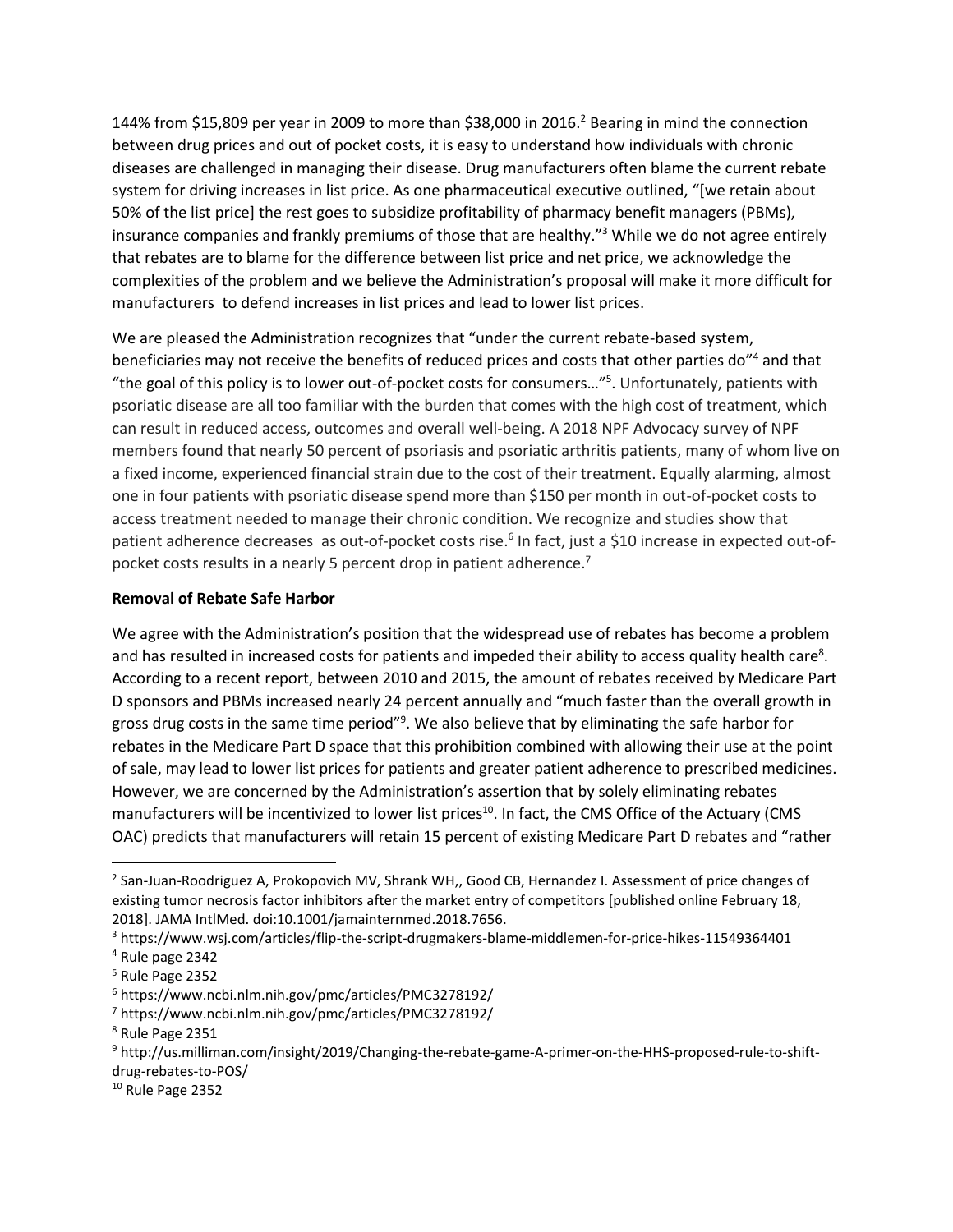than reducing list prices and offering discounts to achieve current net prices, the expected behavior is to reduce future price increases."<sup>11</sup> Additionally, the CMS OAC predicts that only 25 percent of the current rebate would be dedicated by manufacturers to lower list prices for patients.

While we agree with the elimination of the safe harbor for rebates and the intent to lower drug prices and out-of-pocket costs across the board, we are concerned that manufacturers will not substantially lower list prices and reduce future price increases. We understand the administration is seeking alternative pathways to lower list prices and reduce future price increases and we look forward to working with you on reducing out-of-pocket costs for patients.

# **Establish a Safe Harbor for Point-of-Sale Discounts**

We commend HHS for proposing a new safe harbor for point-of-sale reductions or up-front discounts (Point-of-Sale Reductions in Price for Prescription Pharmaceutical Products). We believe this will provide greater transparency for patients with chronic illnesses, advances patient adherence to treatment regimens, provides patients with more significant and direct savings than the current model and results in better health outcomes overall. As a recent report by the Institute for Clinical and Economic Review (ICER) explains, "what is indisputable is that eliminating rebates and moving to upfront discounts would have the potential to move the entire drug purchasing, negotiating, coverage, and delivery system towards greater transparency and a firmer foundation on true value."<sup>12</sup> Furthermore, ICER explains that this proposal will significantly limit gaming in drug pricing by moving away from a "rebate economy" and toward a "system based on upfront discounts plan sponsors and payers could shift their selection of PBMs away from looking predominately at rebate levels, and toward overall quality and value."<sup>13</sup>

While we believe the proposal is a step in the right direction and could tremendously benefit patients with chronic illnesses like psoriatic disease lower their out-of-pocket costs and improve health outcomes, we are concerned that it could encourage manufacturers to offer limited discounts. As outlined in the proposal, "reduction in price must be completely reflected in the price the pharmacy charges to the beneficiary at the point of sale".<sup>14</sup> By itself, this piece of the proposal is a net positive and will greatly increase transparency and affordability of drugs for patients with chronic illnesses. However, manufacturers may limit discounts at the point of sale, which could ultimately lead to higher out-ofpocket costs for patients. As explained in a recent report, "the implicit transparency in upfront discounts is also viewed as problematic, potentially leading manufacturers to set single discount levels for all payers that would increase overall costs."<sup>15</sup> With this in mind, we encourage HHS to make meaningful revisions to the point-of-sale discount proposal that would set parameters for discounts that manufacturers would be required to offer as upfront discounts. We believe explicit guidelines on pointof-sale discounts would reduce out-of-pocket costs and overall cost increases in the market, advance patient adherence to medication and lead to better health outcomes for patients with psoriasis and psoriatic arthritis.

 $\overline{\phantom{a}}$ 

 $11$  Rule Page 2356

<sup>12</sup> https://icer-review.org/wp-content/uploads/2019/03/March-2019-ICER-OHE-White-Paper-on-Rebates-Final.pdf

<sup>13</sup> https://icer-review.org/wp-content/uploads/2019/03/March-2019-ICER-OHE-White-Paper-on-Rebates-Final.pdf <sup>14</sup> Rule Page 2349

<sup>15</sup> https://icer-review.org/wp-content/uploads/2019/03/March-2019-ICER-OHE-White-Paper-on-Rebates-Final.pdf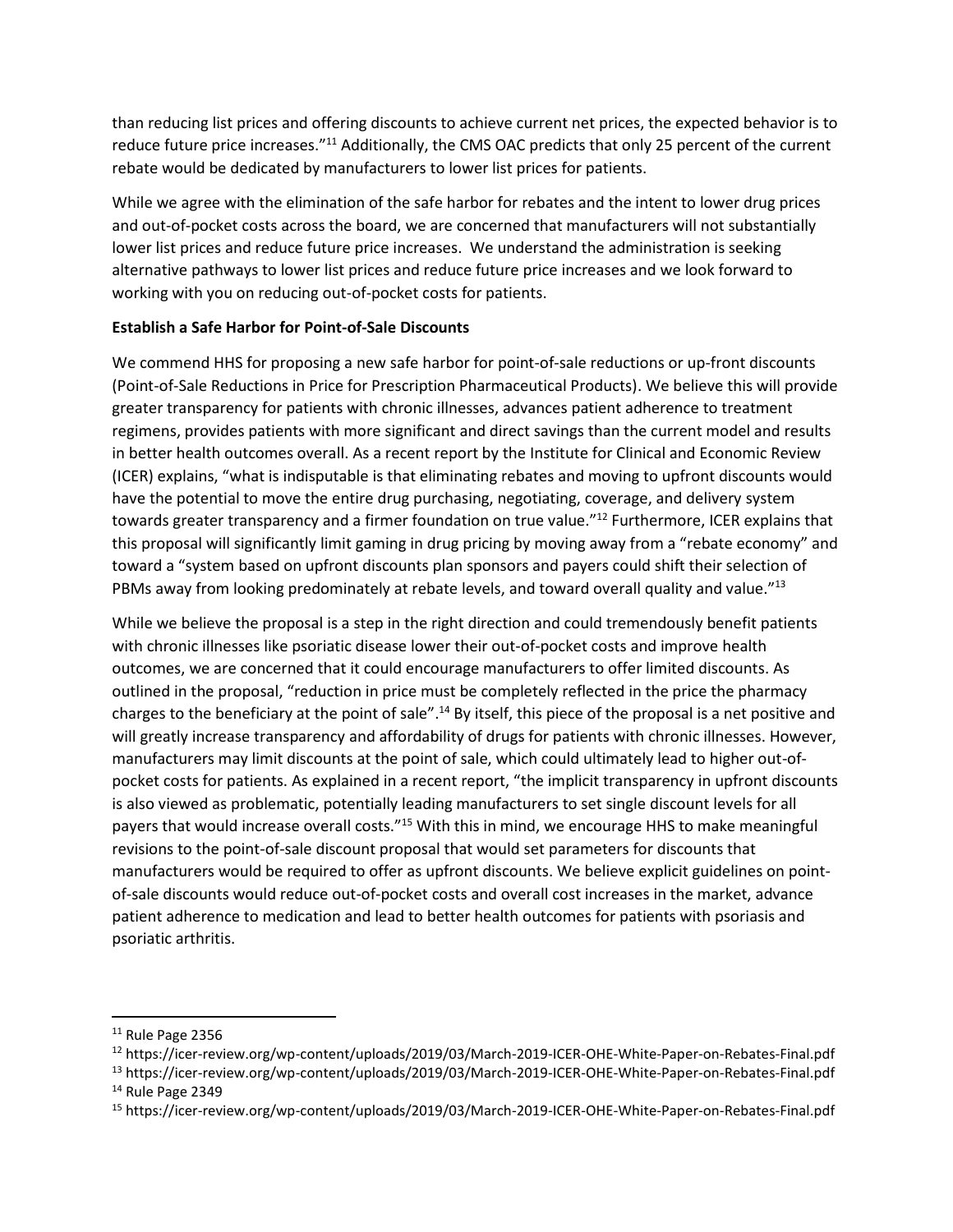Additionally, we are concerned that this proposal is lacking sufficient resources to educate patients on the savings that they may see at the pharmacy counter. Therefore, we encourage HHS to clarify how the agency intends to engage with patients, patient groups, providers and plans to educate the public on these changes. We also would encourage HHS to update standards for e-prescribing to include a realtime benefit tool requirement on Part D sponsors that would provide prescribers with complete, accurate, timely and clinically appropriate patient-specific, real-time information on drug cost, formulary alternatives or utilization management requirements. We urge the Agency to not only encourage, but to require or incentivize plans to use these systems to promote drug-cost transparency, particularly the beneficiary's out-of-pocket cost information. Any information about price increases or alternative treatments – either to patients in EOBs or providers at the point of care – must always focus on the impact of a patient's out-of-pocket costs. Broad information is of little use in furthering transparency unless it reflects rebates and price concessions, savings passed on to the patient, and net patient copayment increase or decrease associated with the prescribed treatment and/or its lower-cost alternatives.

# **Placement of Biosimilars on Formulary Tiers**

We commend the Administration for recognizing that "the use of rebates creates a financial incentive to make formulary decisions based on rebate potential, not the quality or effectiveness of a drug."<sup>16</sup>

While many individuals living with psoriatic disease experience high out-of-pocket costs when accessing care, it is especially acute for Medicare beneficiaries with Part D coverage. In the Part D program, biologics used to treat psoriasis and psoriatic arthritis are routinely placed on specialty tiers of plan formularies, resulting in an average coinsurance rate of more than 30 percent of the drug costs and no access to tiering exceptions that are provided to other formulary tiers. A recent NPF Advocacy survey of Medicare beneficiaries found that nearly one in three beneficiaries who take a biologic report a monthly out-of-pocket cost of more than \$200. Due to this burden, a full half of Medicare beneficiaries with psoriatic disease reported financial strain due to the cost of accessing biologics. Another study of Medicare beneficiaries with psoriasis showed that those without access to the Low Income Subsidy (LIS) program (or ExtraHelp) were 70% less likely to receive a biologic as a consequence of the inability to pay.<sup>17</sup>

The ability of patients to assess treatment options are further complicated by the different formulary designs and utilization management policies across PBMs and third-party payers. Unfortunately, these formulary and utilization management policies, like prior authorization and step therapy, are often based on rebates and manufacturer concessions rather than on clinical practice standards or care guidelines. This means patients with psoriatic disease and their physicians often have their choice in drugs dictated by out-of-pocket and other cost burdens rather than the efficacy of the drug. This is particularly alarming for patients with psoriasis and psoriatic arthritis who are frequently at risk of developing additional chronic conditions as a result of their psoriatic disease diagnosis. As guidelines published in 2019 by the National Psoriasis Foundation (NPF) and the American Academy of Dermatology (AAD) indicate, individuals with psoriatic disease are at a heightened risk of developing a

 $\overline{a}$ 

<sup>16</sup> Rule Page 2342

<sup>&</sup>lt;sup>17</sup> Takeshita, Junko et al. Psoriasis in the US Medicare Population: Prevalence, Treatment, and Factors Associated with Biologic Use. Journal of Investigative Dermatology. 2015. Dec; 135(12), 2955 – 2963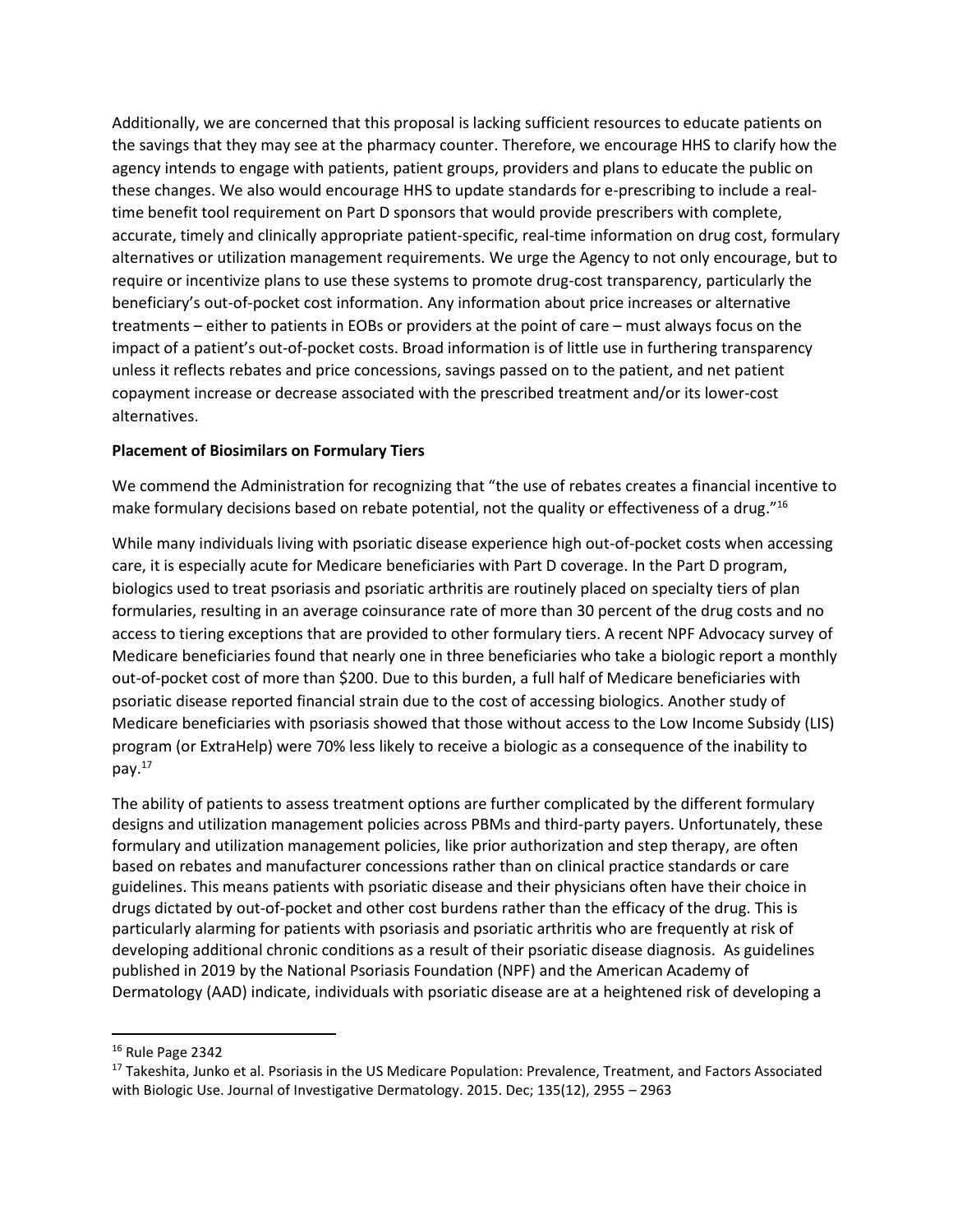number of comorbid conditions including cardiovascular disease and stroke, diabetes and hypertension, as well as depression and anxiety.<sup>18</sup>

As stated in the proposed rule, "the current rebate framework may deter plans or their PBMs from placing lower cost, therapeutically equivalent drugs on their formularies or may incentivize these entities to give preferred formulary placement to a higher-cost drug that carries a higher associated rebate."<sup>19</sup> We share the Administration's concern that the current rebate system is skewing formulary placement, which incentives preferred tier placement of drugs with higher-costs and inflated rebates. This is particularly harmful to patients with chronic illnesses like psoriasis and psoriatic disease that increasingly rely on biosimilars to effectively manage their disease. As demonstrated by a recent report "Medicare Part D,"…plans have financial incentive to favor high-priced, higher-rebated reference product than a lower-priced, lower-rebated biosimilar."<sup>20</sup> Following the release of the "Medicare Advantage Prior Authorization and Step Therapy for Part B Drugs" memo in August of 2018, the NPF has monitored MA shifts in coverage and was pleased to see increased access to biosimilars by at least one carrier. In October, United Health Care announced 2019 step therapy requirements for MA plans in a provider bulletin.<sup>21</sup> This bulletin showed that while new start beneficiaries seeking coverage for Remicade—a drug commonly used to treat psoriasis—would be subject to step therapy, both biosimilars of that originator product – Inflectra and Renflexis – were listed as preferred drugs and did not require step therapy. While this is encouraging, we are seeking further data on the difference in co-insurance for these three products, particularly given recent macro level data showing that in Part D, the differences in co-insurance percentages between a biosimilar and originator product is marginal. For example, a 2017 study which analyzed Part D data showed a difference of only 1.8% between the coinsurance for Inflectra and Remicade<sup>22</sup>, which minimizes the costs savings to the patient. As HHS considers implementing the portion of the proposed rebate rule and the impact of access to biosimilars, we encourage the agency to pursue strategies that incentives carriers to lower these out-of-pocket beneficiary costs.

### **Fixed Fees**

We are encouraged by the steps the Administration has outlined within the proposal to require fixed fee service agreements between drug manufacturers and PBMs rather than arrangements tied to percentage of sales or product price. As the department when issuing the proposed rule, "[the fixed fee] proposal would also provide a historic new level of transparency to a system that has been shrouded in secrecy for decades."<sup>23</sup>We agree with this assessment and believe the fixed fee proposal will offer transparency between drug manufacturers and PBMs, increase the placement of less expensive drugs on the preferred tier of formularies and ultimately reduce out-of-pocket costs for patients with psoriasis and psoriatic disease. As such, we strongly encourage the Administration to maintain this proposal in the finalized rule.

 $\overline{\phantom{a}}$ 

<sup>18</sup> https://www.jaad.org/article/S0190-9622(18)33002-0/fulltext

<sup>&</sup>lt;sup>19</sup> Rule Page 2344

<sup>20</sup> http://www.milliman.com/uploadedFiles/insight/2018/biosimilars-united-states.pdf

<sup>&</sup>lt;sup>21</sup> https://www.uhcprovider.com/content/dam/provider/docs/public/resources/news/2018/networkbulletin/October-Interactive-Network-Bulletin-2018.pdf

<sup>22</sup> https://www.healio.com/rheumatology/rheumatoid-arthritis/news/online/%7Bdcf3f185-04df-4a70-86b4-

<sup>2</sup>b2d4fd2aee5%7D/infliximab-biosimilar-only-moderately-less-costly-vs-biologic-under-medicare-part-d <sup>23</sup> https://www.hhs.gov/about/news/2019/01/31/trump-administration-proposes-to-lower-drug-costs-bytargeting-backdoor-rebates-and-encouraging-direct-discounts-to-patients.html